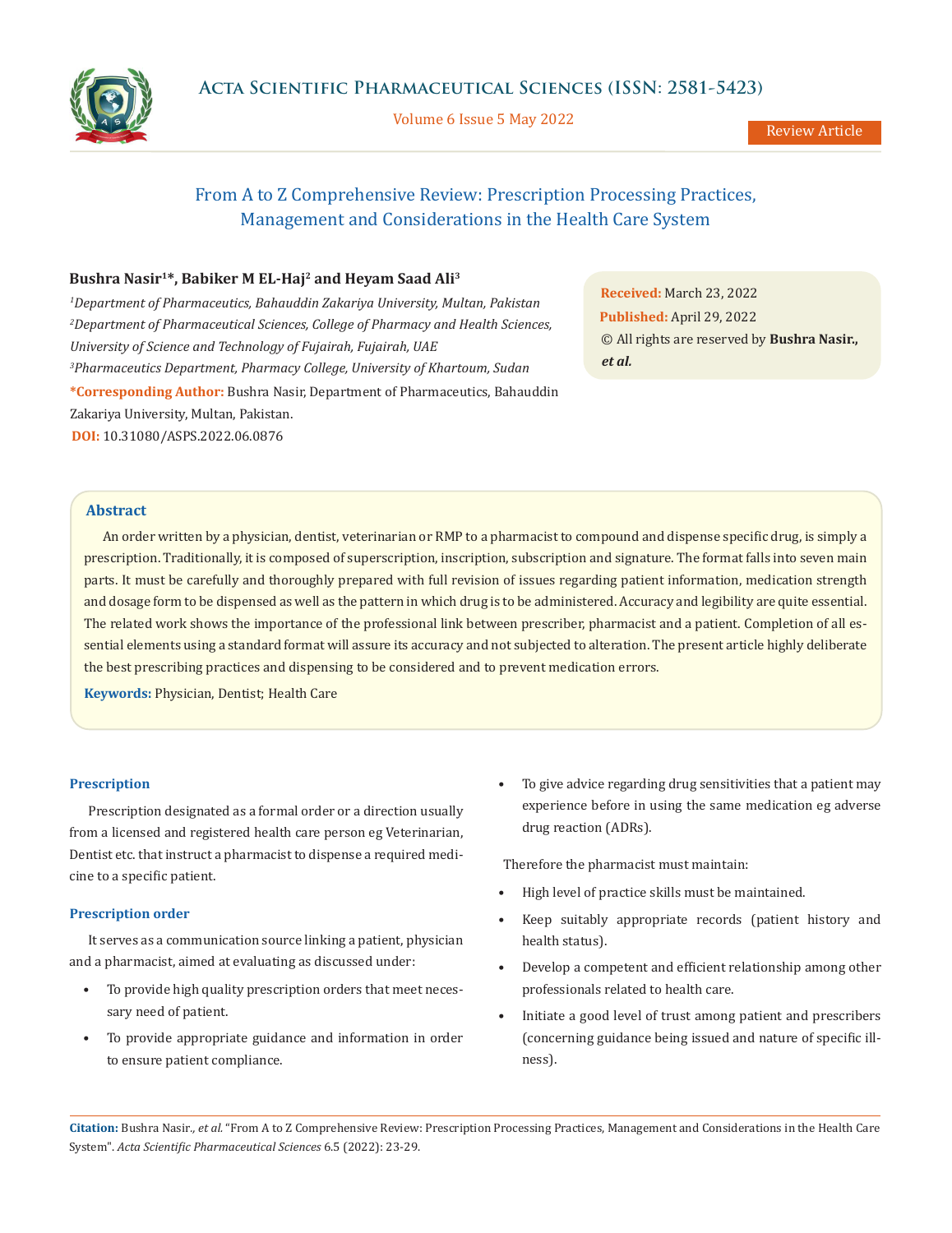# **Classification of medication**

- Prescription only medicine, POM
- Over the Counter medicine, OTC

#### **Means of prescription dispensing**

The prescriptions may be entered as an electronic record system and transmitted to pharmacy electronically. Alternatively, it can be written or printed, assembled to pads or similar forms using a computer or even on a paper according to the circumstances. However in some of the cases, prescription is transferred to a pharmacist by a physician orally using a telephone, having the contents including name and the address of prescriber and legal requirements like the registration number. Unique for every prescription is the patient name. Each prescription is dated and jurisdictions may be added, like time limit.

# **Major components of proper prescription Prescriber office information**

The process starts at the health clinic by mentioning full name and telephone number of prescriber.

# **Patient information**

Patient involvement is necessary to provide quality care and includes full name, address for identification and to deliver and contact in future. In case of controlled drugs, registration number of related prescriber is also a part of prescription. A place for insertion of updated information related to patient age, weight, BSA is added that can better assist in interpretation and checking the dose.

# **Date**

Record and filled dates are important in order to have an accurate record so that unusual delay, between dates was written and brought to notice.

#### **Symbol or superscription**

An essential part for prescriber, originally a contraction of Latin word, meaning to take thou, that they must aware which they are going to write up.

# **Inscription or prescribed medication**

The major body that have the names and quantities of ingredients present. In case of ant complex written order, having several ingredients, the inscription is divided into the active medication required to produce therapeutic efficacy, adjuvant to enhance the action and vehicle used to dissolve.

# **Subscription or direction to pharmacist**

The instruction deliver to pharmacist consisting of short sentence, nowadays, i very few of the prescriptions are compounded so these directions are not frequent.

## **Signa to be placed on label**

The prescriber instructions for patient, how to use the medication is called as signature. These directions must be printed or handwritten by a duty pharmacist on the label of medication container. The pharmacist need to ensure these directions to the patients, outlining the proper way to use the medication, the suitable and suggested time and its importance towards the adherence of prescribed schedule given.

#### **Refill, labelling or other instructions**

These are the instructions regarding authorized refill. A section in prescription blank have a section that contain the information indicating, refill may be limited to 1 year after original prescription was written. The pharmacist refill the prescription on the demand of prescriber, only with the frequency consistent with the given directions.

# **Hospital medication order**

It consists of written directions by a practitioner to administered a specific medicine to the individual, also this order can be delivered verbally to a licensed person.

#### **Reducing medication error**

Medication errors, which include inappropriate prescribing, patient noncompliance, dispensing errors and medication administration errors, are critical issues affecting the purpose of drug therapy and patients therapeutic outcomes. The risk of medication errors is greatest in the pediatric and geriatric population and when drug with narrow therapeutic index are prescribed for patients. An important role of a pharmacist in providing pharmaceutical care is to anticipate and prevent medication errors from occurring to the patient.

**Citation:** Bushra Nasir*., et al.* "From A to Z Comprehensive Review: Prescription Processing Practices, Management and Considerations in the Health Care System". *Acta Scientific Pharmaceutical Sciences* 6.5 (2022): 23-29.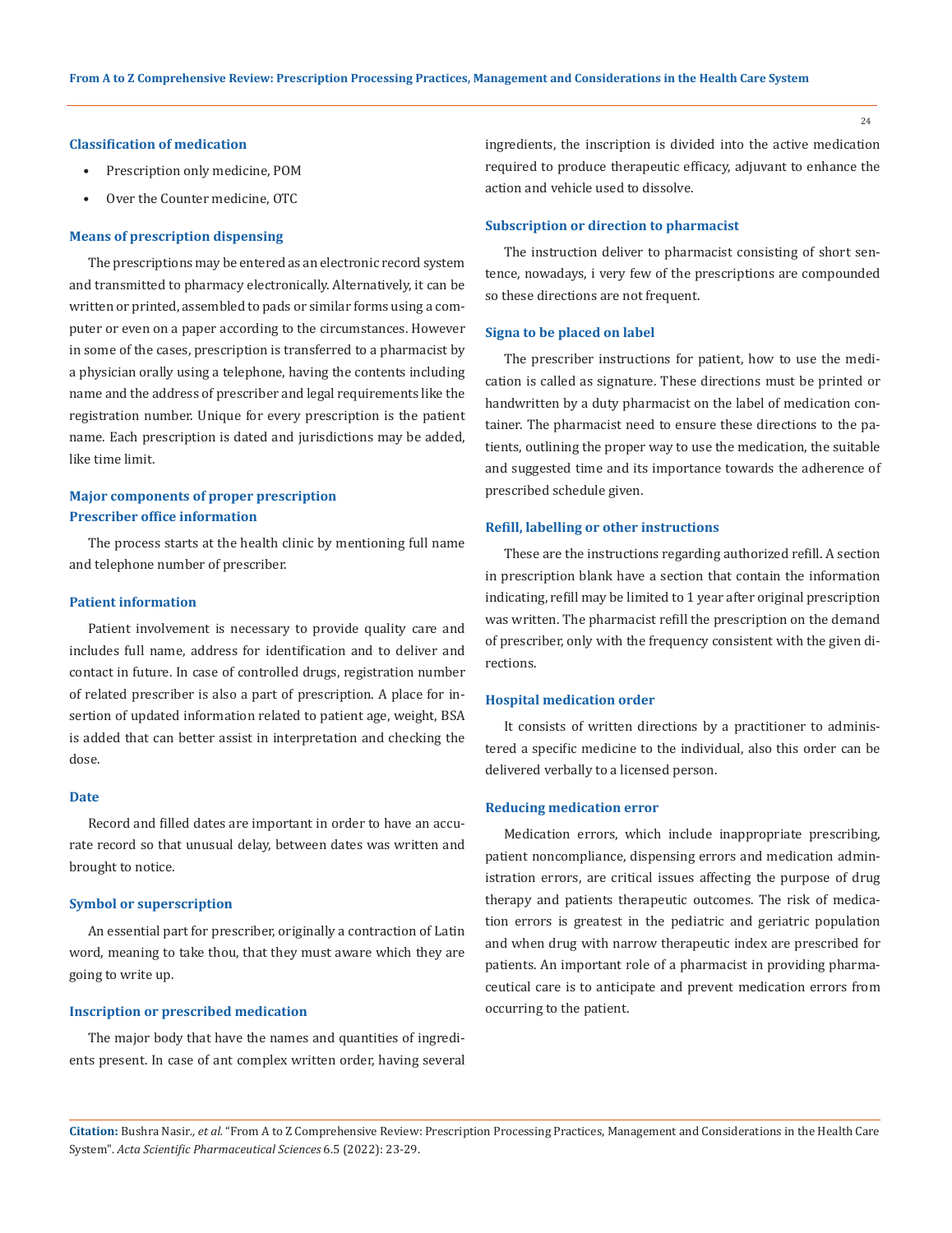# **Processing the prescription order by pharmacist**

It refers to proper procedures for receiving, reading, numbering, dating, labeling, packaging, delivering, counseling, filling, recording and finally pricing of prescriptions. The very first part is to receive a proper prescription by physician, after reviewing it is important to check that the desired dosage is available or not. There are many ways by which a pharmacist may get this written order. It may be by a voice call of prescriber, hand-in order, and fax. The most popular form of this is to use of E-prescription with a huge revolution in technology, especially in post covid locations where desired medicines are shipped to the patient doorstep after reviewing by a pharmacist using this technology.

Translating of prescription is yet another crucial step to be done. Many of the physicians use specific medical codes and language while prescribing. Those prescription need to be translated into mush simpler language understood by all technicians and related pharmacists available to front desk. Furthermore, foreign doctors can also send and suggest medications by E-prescription which are to be easily translated before processing. Translated prescription then entered to a database system to check the relative availability; if available the patient details and insurance details are recorded for further processing.

Next step to be taken is to fill the prescription, validating the insurance policy and suggesting the most affordable and effective medicine use. Once the prescription is filled and all the data is updated, you can then frequently asked for refilling of your online prescription.

Patient counseling the most recommended step of processing of prescription. Proper counseling of each and every patient regarding medication dosage, diet plan, side effects and alternative in case of an emergency must be explained so a patient cannot quit the medicine use.

The sources of information used by a pharmacist includes file cards, package inserts, AMA drug evaluations, drug facts and comparison, hand book of clinical drug data, pediatric handbook and most of computer software programs.

Numbering of prescription is the legal requirement and numbers are assigned consecutively by use of computers or even manually. The same number is stamped clearly and neatly on the prescription order, label, record book as desired. The dating on the prescription is a legal part also in order to determine appropriate refilling frequency and patient compliance.

Labeling, may be type written using the information placed in the record that may affect readability of prescription label which are appreciable if type font and boldness is adopted. The appearance of a label indicates ac finished prescription; quality label stock should be used. The size of the label must be in accordance with the container to be used and name and address must be mentioned, along with a telephone number. The label should contain the directions to the patient for taking up a medication as clear as possible. A prescription must have professional-appearing label and contain directions to the patients for taking the medication as clear and complete as possible. The pharmacist indicates renewal status on the primary label, with lot number occasionally mentioned for the dispensed medication to help in rapid identification of medicine. Auxiliary labels are helpful to emphasize various aspects of medication, like shake well is indicated on the label of prescription containing material that may get separated on standing in case of emulsions, lotions and mixtures. Advice should be given in case of medication needs to be taken with certain food stuff or avoiding some activities such as driving.

# **Packaging**

Packaging of prescription medicines is pivotal in maintaining the quality of medication until it is ready to use with all relevant patient information and medication information. It provides multifold ways for protection, including;

- Preserving medication from exterior elements that may alter medication.
- Identifying correct information of the medications.
- Ensuring that the packaging do not effect each other adversely.

The various forms of safe packaging are, the primary packaging, having a direct contact with the medicine eg bottles and vials. The secondary one that is not in a direct contact with medication eg caps and boxes. Lastly the unit dose, packing of each dose individually eg blister pack or medication strips. During preparing of prescription the validation is a key step by completing cross-checking the name of patient showing the identity. Reviewing to ensure the needed elements to fill are correctly done. After packaging apply

**Citation:** Bushra Nasir*., et al.* "From A to Z Comprehensive Review: Prescription Processing Practices, Management and Considerations in the Health Care System". *Acta Scientific Pharmaceutical Sciences* 6.5 (2022): 23-29.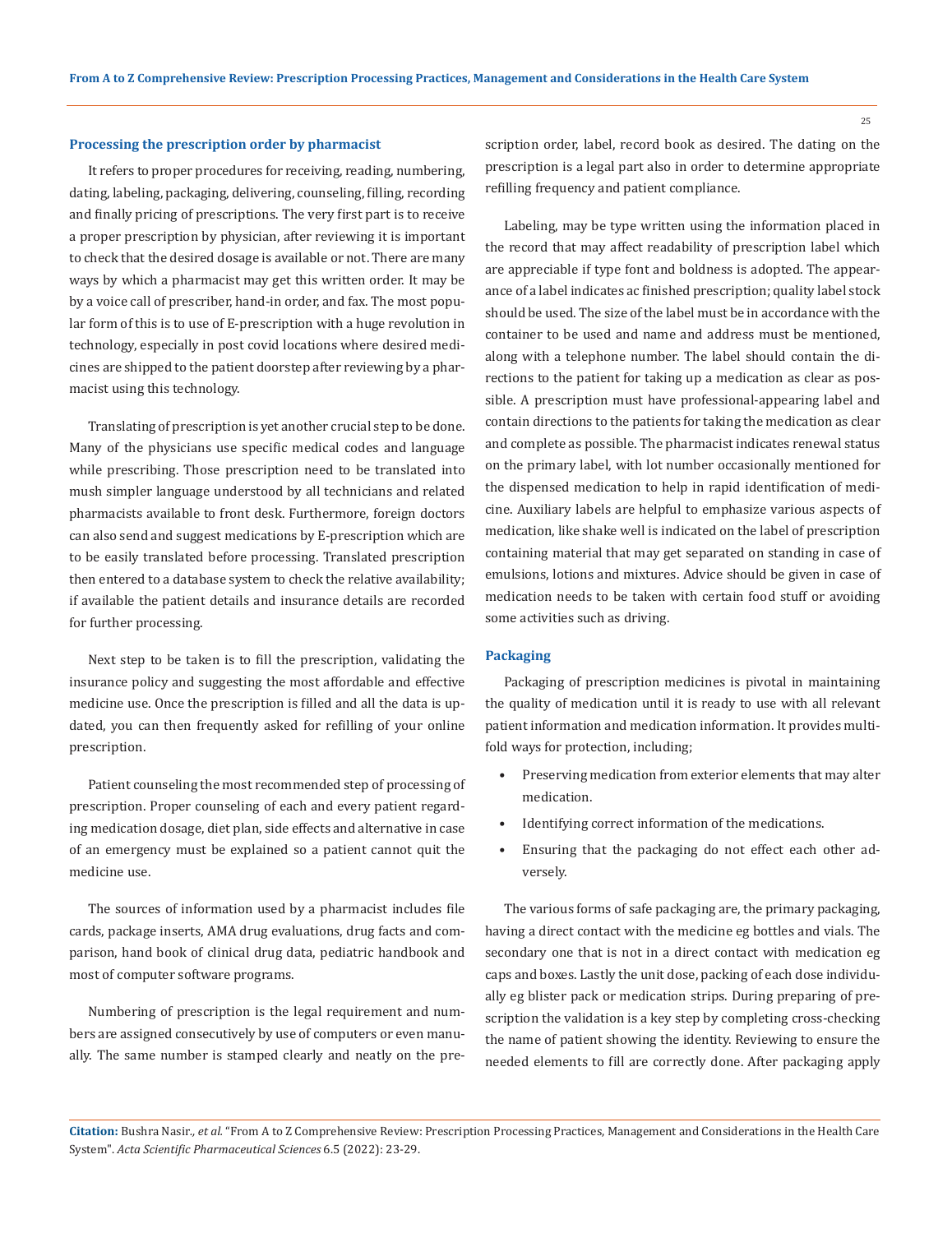complete label to protective cover having a name of patient, its identification number, name and the dosage, quantity, description, storage information, usage, address where the medication is dispensed and pharmacy relevant information.

Package insert that has complete information about proper use, side effects, interactions, storage conditions and the expiry of a product must be placed in.

Storage requirements suggesting cool and dry environment is also a part of it.

# **Counselling by the pharmacist**

Pharmacist has immense responsibility in counseling with adequate knowledge, making use of non-verbal and verbal communication. Development and implementation of full plan is needed to monitor patient progress.

Patient must be educating appropriately on the following;

- Name and class of drug it belongs.
- Direction for use of drug devices.
- Storage requirements.
- Drug-drug or food-drug interactions.
- Side effects associated.
- Monitor the therapeutic response.
- Monitor the progress of the patient.

Counseling provided at the time of patient discharge improves medication adherence to patient and regular follow-up consequently helps to improve clinical outcomes. Always make a direct offer to council the patient and if it is refused, refusal must be documented by the pharmacist. The counseling can be done keeping in mind patient privacy and confidently. In situations where direct counseling is not possible it can be done on phone, covering all important points any problem related to drug, need to be resolved with collaboration of practitioner, patient and pharmacist. Never assumed that patient is not in a need to counsel in refill prescriptions as they have been using it so long, consider as;

• Previously patient has not been adequately counsel.

All the points have not been clearly understood by a patient

In previous counsel patient may not remember all the points, any chance of error in the medication need to be counsel immediately eg substituting generic for brand, substituting different dosage strength and quantity consumed. It is always the last chance to resolve any potential error of dispensing and leads to motivate the patient to keep adhere to the medications.

# **Recording and filling of prescription**

A record of medication dispense is maintained by hard copy of prescription and in the computer system and pharmacist can access anytime from anywhere a patient record to refill a prescription to be dispensed at some other place.

- Original record is always voided and shows that previous copy has been issued having the particular date of issue.
- The location and number of original is noted.
- Copy shows the dates including, insurance, last renewal date and remaining number of renewals.
- The procedure however is not applied to scheduled 2 drug.
- The copy must be well written, typed or preprinted.
- For control substance transfer original prescription is possible one time only.
- The entire original and transfer prescription order maintained for only 2 years from date of renewal.

# **Patient compliance**

Compliance is, extent up to which patient behavior in terms of diets, taking medication and life style coincide with health advice. It should be understood in context of drug delivery and as well as individual responsibility. The patient adherence with the medication schedule has been a very important source of concern for pharmacist and patient, when;

- Patient is delaying the medication to get started.
- The wait observed if they feel better before prescription to be filled.
- Premature discontinuation of medication.
- The use of excessive dose to get better faster.
- To take medication at inappropriate and non-regular intervals.
- Pharmacist determine the compliance well by simply comparing dosage units to be dispensed versus the dosage units altogether used or taken over the entire period of therapy.

**Citation:** Bushra Nasir*., et al.* "From A to Z Comprehensive Review: Prescription Processing Practices, Management and Considerations in the Health Care System". *Acta Scientific Pharmaceutical Sciences* 6.5 (2022): 23-29.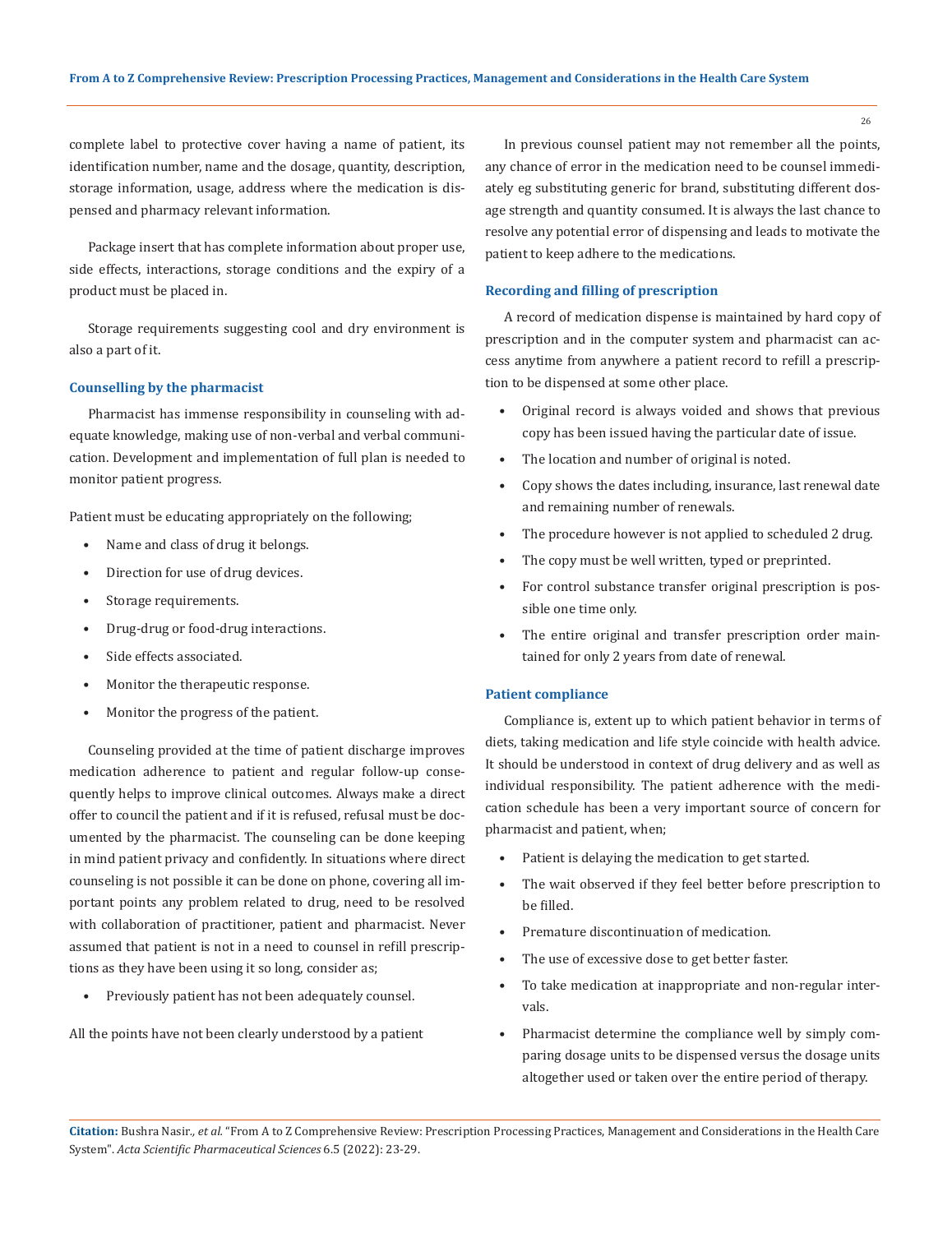- The pharmacist gain useful information related to compliance by simply describing a patient how to take medicine on daily basis.
- The usefulness of computer system is considered to refill the prescription on phone and assisting the patient to keep adheres to the therapy. The special container have individual compartments for daily use up and hold up a weekly supply to continue the entire cycle.

# **Pharmacy computer system**

Using technology in the pharmacy profession in terms of computer system not only reduces time and expenditure but also provide long lasting records. It is effective to keep a patient profile, database management, monitoring drug interaction, material management, patient counseling, purchasing and billing. The bar codes placed on the containers allow the pharmacist to record compounds and drugs that have quantities mentioned on them, to further confirm the right product use to deliver, stored, retrieved and dispensed. It can not only store patient information but facilitates electronic prescribing. The prices of medication and the possible substitutes is update automatically.

The computer based system is helpful in locating items by different means, brand name, category, product code, supplier and generic name with updates information. The pharmacy automation system totally transformed the healthcare landscape and enhances the productivity it proves to be a major time saver and customer do not have to wait long for receiving medication. It eliminates the dispensing errors and offer high security. Many prescriptions planed and insurance require online verification and internet can be used easily to download and obtain disease related information.

#### **Label preparation**

When the basic information related to the prescription is entered, error free label is generated by computer. The consecutive numbers are then assign by the computer and problems like duplication is eliminated virtually.

#### **Price calculations**

The computer system accommodate multiple pricing methods, individual cost plus professional fee, cost plus the mark up or more complex formulas. The pharmacist specifies formula desired and the computer calculates the dispensing on drug cost information maintained in files.

# **Receipt preparation**

It is simply to prepare receipt of amount paid for the individual prescription and be important for insurance purpose. As the prescription is processed, initial of dispensing pharmacist, cost of dispensed product added on the patient request and this information is used by the system in the process of renewal.

#### **Renewal processing**

The staff members work to process the renewals in order to have a steady medication supply. It is essential to ensure patient to make them remain adherent to their prescribed therapy. It is almost an automatic process and computer prepares renewal and receipt if prescription indicates its need, recalculates the price on the basis of current cost.

#### **Patient label information**

The important information which is computer printed included proper use and drug administration, precaution and possible side effects, purpose of medication and what to do if dose get missed. Sometimes the picture of the dosage form is generated. It is important to develop handout to educate the patient, evaluate the commercial education resource, develop a system to facilitate appropriate for patient learning and awareness of emerging technologies [1-37].

# **Conclusion**

All the aspects related to distribution, manufacturing, possession are controlled by federal law and state regulations. The licensing of pharmacy is regulated by all the authorities within the country.

#### **Bibliography**

- 1. [American Society of Health-System Pharmacists. "ASHP guide](https://www.ashp.org/-/media/assets/policy-guidelines/docs/guidelines/gdl-pharmacy-therapeutics-committee-formulary-system.ashx)[lines on the pharmacy and therapeutics committee and the](https://www.ashp.org/-/media/assets/policy-guidelines/docs/guidelines/gdl-pharmacy-therapeutics-committee-formulary-system.ashx) formulary system". *[American Journal of Health-System Phar](https://www.ashp.org/-/media/assets/policy-guidelines/docs/guidelines/gdl-pharmacy-therapeutics-committee-formulary-system.ashx)macy* [65 \(2008\): 1272-1283.](https://www.ashp.org/-/media/assets/policy-guidelines/docs/guidelines/gdl-pharmacy-therapeutics-committee-formulary-system.ashx)
- 2. American Society of Health-System Pharmacists. "Principles of a sound formulary system". Bethesda, MD: American Society of Health-System Pharmacists; 2000 (2006).
- 3. American Society of Health-System Pharmacists. "ASHP statement on the pharmacy and therapeutics committee and the formulary system". Bethesda, MD: American Society of Health-System Pharmacists (2008).

**Citation:** Bushra Nasir*., et al.* "From A to Z Comprehensive Review: Prescription Processing Practices, Management and Considerations in the Health Care System". *Acta Scientific Pharmaceutical Sciences* 6.5 (2022): 23-29.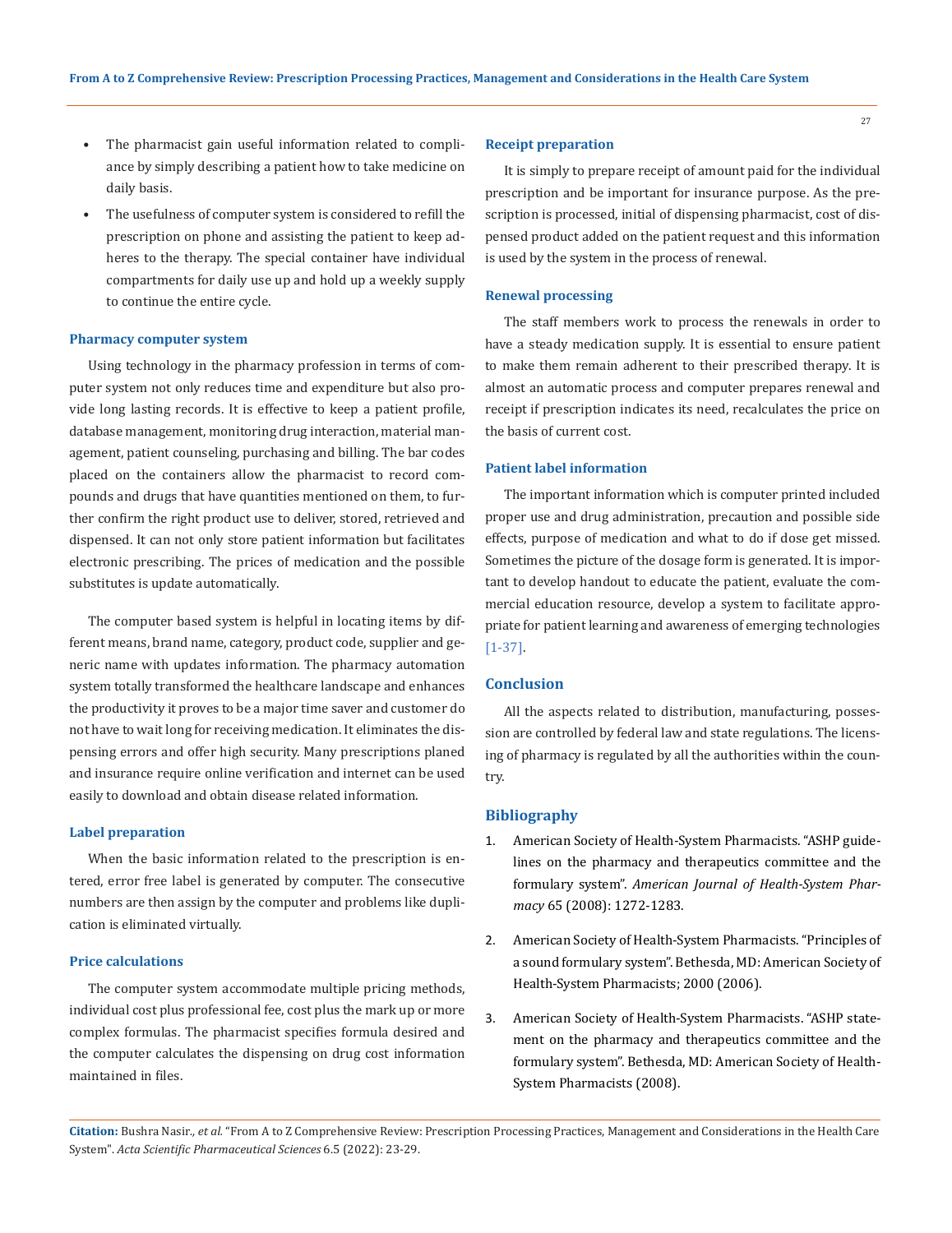- 4. Linda F., *et al*. "Handbook of prescription drugs: an interactive approach self-care". 17<sup>th</sup> Ed. American Pharmacists Association (2012).
- 5. Leon S., *et al*. "Comprehensive Pharmacy Reviews". 8th Ed. Lippincott William and Wilkin (2012).
- 6. N M Hamoudi., *et al*[. "Pharmaceutical Consultation in UAE](https://www.ncbi.nlm.nih.gov/pmc/articles/PMC3374556/)  Community Pharmacies". *[Indian Journal of Pharmaceutical Sci](https://www.ncbi.nlm.nih.gov/pmc/articles/PMC3374556/)ences* [73.4 \(2011\): 404-408.](https://www.ncbi.nlm.nih.gov/pmc/articles/PMC3374556/)
- 7. Blenkinsopp A. "Symptoms in the Pharmacy. A Guide to the Management of Common Illness". 6<sup>th</sup> Ed. Blackwell publishing (2009).
- 8. Cipolle RJ., *et al*. "Pharmaceutical Care Practice: The Patientcentere" (2012).
- 9. Shargel L., *et al*. "Comprehensive Pharmacy Review". Seventh edition: Lippincott Williams and Wilkins (2009).
- 10. Clinical Pharmacy and Therapeutics; by Roger Walker and Cate Whittlesea. 5th Edition, Churchill Livingstone (2011).
- 11. Textbook of Therapeutics: Drug and Disease Management; by Richard A. Helms and David J. Quan. 8<sup>th</sup> Edition, Lippincott Williams and Wilkins (2006).
- 12. HS Ali., *et al*[. "Patients' Perspectives on Services Provided by](https://www.jyoungpharm.org/article/1336)  [Community Pharmacies in Terms of Patients' Perception and](https://www.jyoungpharm.org/article/1336)  Satisfaction". *[Journal of Young Pharmacists](https://www.jyoungpharm.org/article/1336)* 11.3 (2019): 279.
- 13. Mary Anne Koda-Kimble., *et al*. "Koda-Kimble and Young's Applied Therapeutics: The Clinical Use of Drugs". Wolters Kluwer Health/Lippincott Williams and Wilkins; Tenth edition (2012).
- 14. Clinical Pharmacy and Therapeutics; by Roger Walker and Cate Whittlesea. 5th Edition, Churchill Livingstone (2011).
- 15. Mohamed Alshakka., *et al*[. "Perception of community phar](https://pdfs.semanticscholar.org/c168/c178415a3921edffda5c032c9fbcfc43a686.pdf)[macy personnel towards patient counseling and continuing](https://pdfs.semanticscholar.org/c168/c178415a3921edffda5c032c9fbcfc43a686.pdf)  [pharmacy education programs in Aden, Yemen".](https://pdfs.semanticscholar.org/c168/c178415a3921edffda5c032c9fbcfc43a686.pdf) *The Journal [of Middle East and North Africa Sciences](https://pdfs.semanticscholar.org/c168/c178415a3921edffda5c032c9fbcfc43a686.pdf)* 3.10 (2017): 43-49.
- 16. The Theory and Practice of Industrial Pharmacy, Lea and Febiger, 3rd Ed, Philadelphia, USA. J.L (1986).
- 17. Taylor K., *et al*. "Sociology for Pharmacist: An Introduction". 2nd ed Revised CRC press (2004).
- 18. Mohammed Alshakka., *et al*[. "Adverse drug reactions and med](https://jyoungpharm.org/sites/default/files/JYoungPharm-11-1-82.pdf)[ication errors: A quantitative insight in Aden, Yemen".](https://jyoungpharm.org/sites/default/files/JYoungPharm-11-1-82.pdf) *Journal [of Young Pharmacists](https://jyoungpharm.org/sites/default/files/JYoungPharm-11-1-82.pdf)* 11.1 (2019): 82-87.
- 19. Lloyd VA. "The Science and Practice of Pharmacy". 21<sup>th</sup> ed, Lippincott Williams and Wilkins, Philadelphia (2013).
- 20. Kimberly AG. "Developing clinical practice skills for pharmacists". 2<sup>nd</sup> Ed. American society of health system pharmacists. Bethesda, Maryland (2006).
- 21. Robert SB. "Communication skills in pharmacy practice". 6<sup>th</sup> ed. Lippincott William and Wilkin (2012).
- 22. Ahmed Ahmed., *et al*. "Well-being of Patients through Consideration of Ethical Principles in Healthcare Settings: Conceptsand Practices". *Systematic Reviews in Pharmacy* 11.5 (2020): 643-648.
- 23. Karen JT. "Clinical skills for pharmacists, a patient focused approach". 3<sup>rd</sup> Ed. an affiliate of Elsevier Inc (2012).
- 24. Text books 1. Cipolle RJ., *et al*. "Pharmaceutical Care Practice: The Patient-centered Approach to Medication Management". 3rd revised edition: McGraw Hill. 2. Shargel L, *et al* (2009) Comprehensive Pharmacy (2012).
- 25. Ewles L. "Key Topics in Public Health- Essential Briefings on Prevention and Health Promotion". 1<sup>st</sup> Ed, Elsevier Churchill Livingstone (2005).
- 26. Handbook of Nonprescription Drugs. 11<sup>th</sup> ed. American Pharmaceutical Association. Washington (1996).
- 27. Strom BL., et al. "Pharmacoepidemiology". 5<sup>th</sup> edn, New York: Wiley-Blackwell. 2. Hartzema AG, Tilson HH and Chan KA. (2013).
- 28. Warshany K., *et al*[. "Medicare annual wellness visits conducted](https://pubmed.ncbi.nlm.nih.gov/24352181)  [by a pharmacist in an internal medicine clinic".](https://pubmed.ncbi.nlm.nih.gov/24352181) *American Jour[nal of Health-System Pharmacy AJHP](https://pubmed.ncbi.nlm.nih.gov/24352181)* 71 (2014): 44-49.
- 29. Basic and Clinical Pharmacology,  $11<sup>th</sup>$  Edition (LANGE Basic Science) by Bertram Katzung, Susan Masters and Anthony Trevor McGraw-Hill Medical; 11 edition (2009).
- 30. Delgado O., *et al*[. "Advancing the pharmacy practice model in a](https://pubmed.ncbi.nlm.nih.gov/25320137/)  [community teaching hospital by expanding student rotations".](https://pubmed.ncbi.nlm.nih.gov/25320137/)

**Citation:** Bushra Nasir*., et al.* "From A to Z Comprehensive Review: Prescription Processing Practices, Management and Considerations in the Health Care System". *Acta Scientific Pharmaceutical Sciences* 6.5 (2022): 23-29.